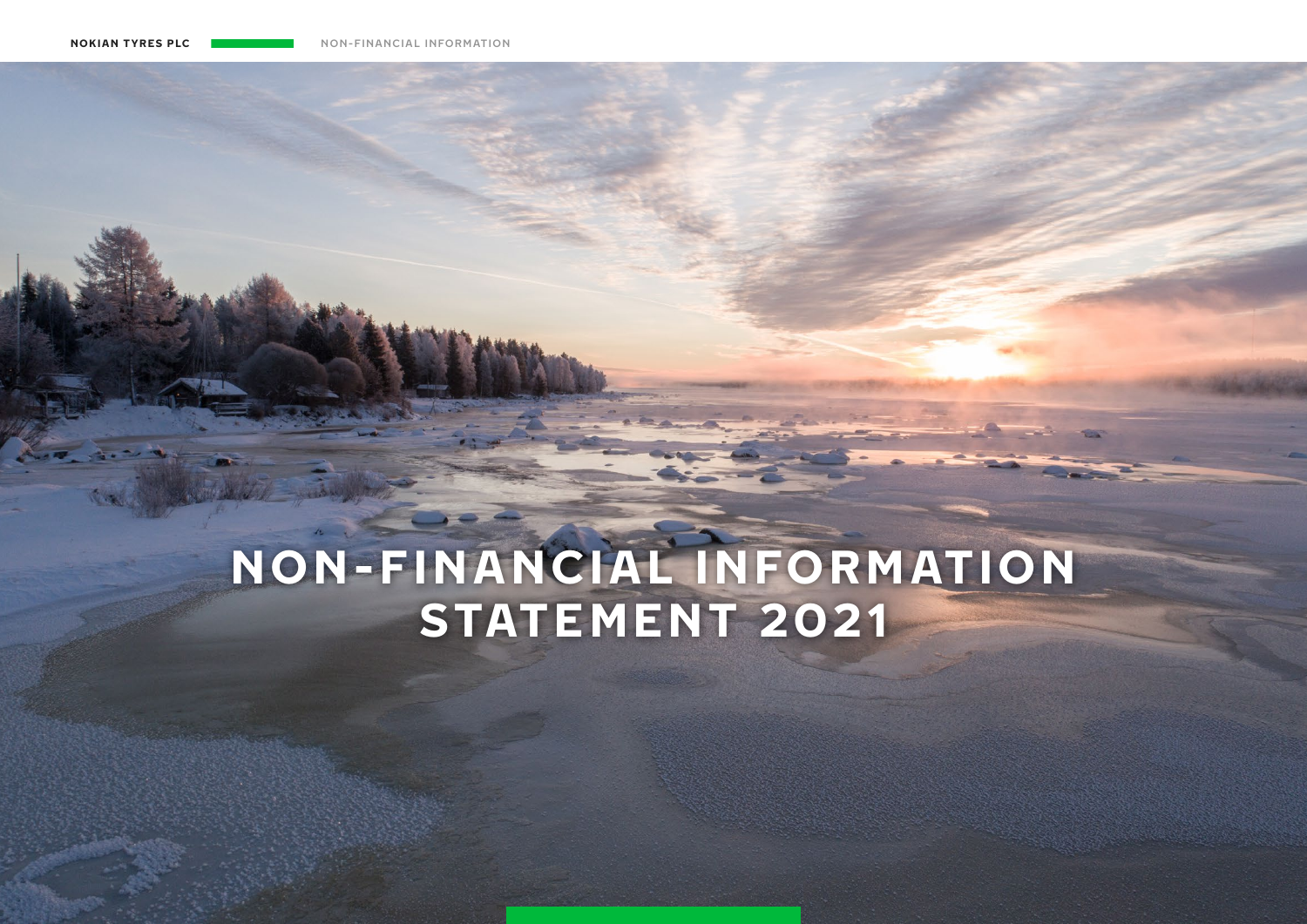# **NON-FINANCIAL INFORMATION STATEMENT 2021**

Nokian Tyres develops and manufactures premium tires for consumers and customers who value safety, sustainability, and innovative products. Sustainability is at the core of Nokian Tyres' business and one of the five cornerstones of the company's strategy.

Nokian Tyres is a supporting member of the United Nations Global Compact (UNGC) initiative and is committed to the Sustainable Development Goals (SDG's) set by the UN.

### **MANAGING NON-FINANCIAL MATTERS AT NOKIAN TYRES**

The company's sustainability activities are led by SVP, Supply Operations, who is a member of the Group's Management Team. The Group's Sustainability Steering Group supervises and monitors the sustainability work within the Group and comprises of senior representatives from Supply Chain, Products & Innovations, Finance, Human Resources and Communications. The Group's Greenhouse Gas (GHG) Steering Group supervises and monitors the progress in reducing greenhouse gas emissions within the Group. The duties of all supervisors include day-to-day leadership of sustainability.

Targets, milestones, development items, and other key topics are discussed by the Management Team at least twice a year, and at least once a year by the Board of Directors. The VP, Quality & Sustainability, shares knowledge and

**MANAGING SUSTAINABILITY AT NOKIAN TYRES**

| <b>STRATEGY, TARGETS AND FOLLOW-UP</b>                             |                                       |                                                          |                                       |                                            |
|--------------------------------------------------------------------|---------------------------------------|----------------------------------------------------------|---------------------------------------|--------------------------------------------|
| <b>BOARD OF DIRECTORS</b>                                          |                                       |                                                          |                                       |                                            |
|                                                                    |                                       | <b>GROUP'S MANAGEMENT TEAM</b>                           |                                       |                                            |
| <b>SUSTAINABILITY STEERING GROUP*</b><br><b>GHG STEERING GROUP</b> |                                       |                                                          |                                       |                                            |
|                                                                    |                                       |                                                          |                                       |                                            |
|                                                                    |                                       | ACTION PLANS AND DAY-TO-DAY LEADERSHIP OF SUSTAINABILITY |                                       |                                            |
| <b>VP. SUSTAINABILITY &amp; QUALITY</b>                            |                                       |                                                          |                                       |                                            |
| Sustainability<br>working group                                    | Safety<br>management<br>working group | <b>Fnvironmental</b><br>working group                    | Energy<br>efficiency<br>working group | Sustainable<br>purchasing<br>working group |
|                                                                    |                                       |                                                          |                                       |                                            |
| ALL UNITS AND SUPERVISORS                                          |                                       |                                                          |                                       |                                            |
| PERSONNEL                                                          |                                       |                                                          |                                       |                                            |
| *Operating from January 2022                                       |                                       |                                                          |                                       |                                            |

updates to the Board of Directors about the Company's impacts.

Nokian Tyres' business is guided by the ethical principles presented in the Board-approved [Code of Conduct.](https://www.nokiantyres.com/company/sustainability/code-of-conduct/) The document specifies the principles for Nokian Tyres' business, including instructions for various matters related to ethics and the anti-bribery guidelines. Nokian Tyres does not condone any form of bribery within the company's operations.

When reporting a suspected misuse or violation, an employee is advised to contact either his/her supervisor, Internal Audit, Legal & Compliance, or the HR unit. Misconducts can also be reported by sending an email to [whistleblow@noki](http://whistleblow@nokiantyres.com)[antyres.com](http://whistleblow@nokiantyres.com) or via regular mail. Internal auditor reports suspected misuses and violations to the Board's Audit Committee.

The company requires that all its Sustainability Critical suppliers adhere to

Nokian Tyres' [Supplier Code of Conduct.](https://www.nokiantyres.com/company/sustainability/supplier-code-of-conduct/) All raw material suppliers must, at a minimum, have an ISO 9001 certified quality management system in place. Nokian Tyres prefers suppliers with an ISO 14001 certified environmental management system.

The risk management policy adopted by Nokian Tyres' Board of Directors supports achieving the company's strategic goals and ensuring business continuity. Read more about the company's risk management in the section Significant Risks and Uncertainties and in the Corporate Governance Statement.

### **NEW MATERIAL TOPICS DEFINED IN 2021**

Through continued focus on sustainability at Nokian Tyres, the company is committed to minimizing its negative impacts and maximizing its positive impacts on the economy, environment, and people. An essential part of driving this positive change is understanding how Nokian Tyres' stakeholders view sustainability and what sustainability topics are relevant for society and our business. This is done by conducting materiality assessments every three years. The assessments form a basis for sustainability at Nokian Tyres.

The VP, Quality & Sustainability, presents the data from the material assessment to the Group Management Team and to the Board. The Board reviews and approves the Non-Financial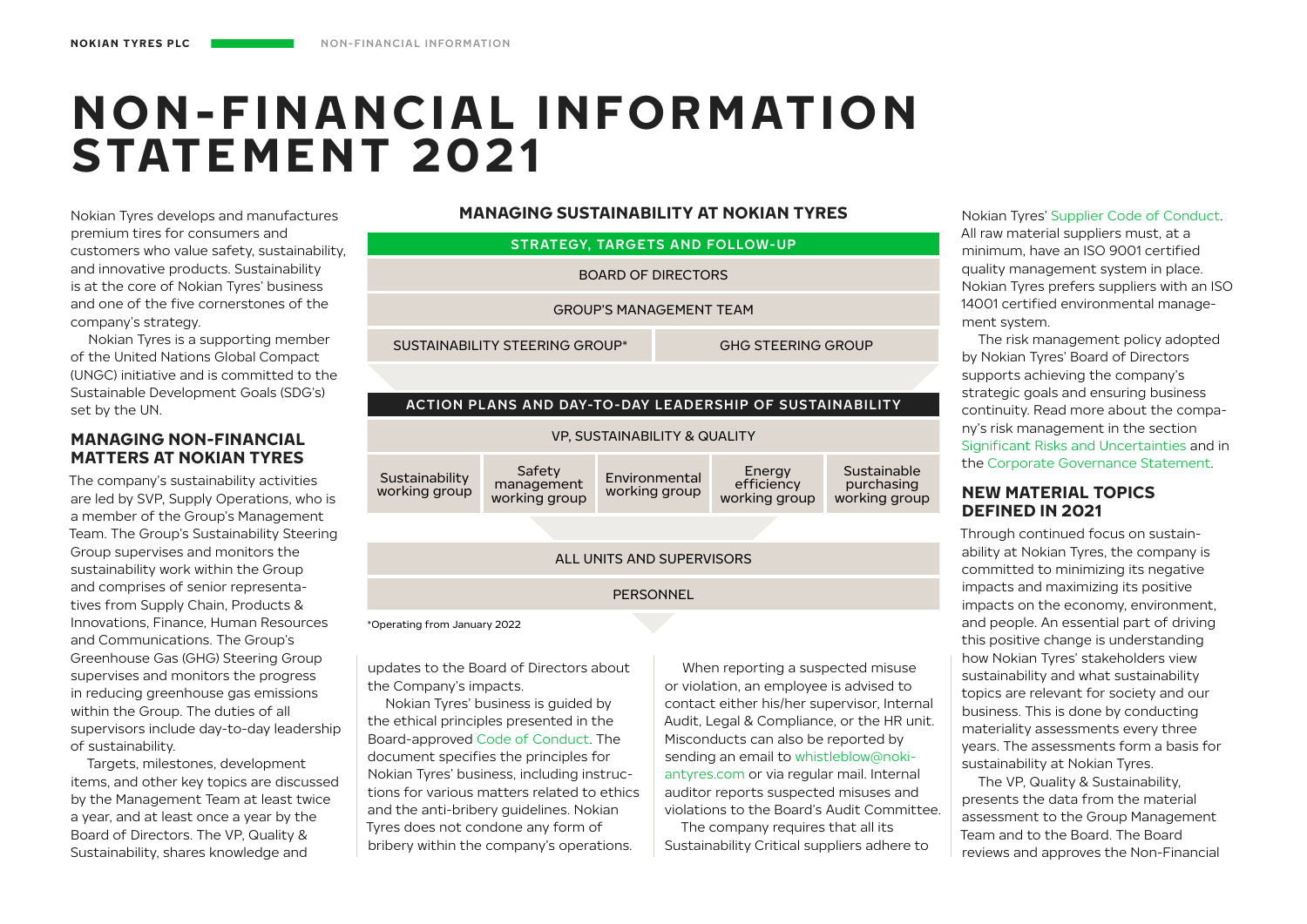#### **GUIDING PRINCIPLES FOR NOKIAN TYRES' SUSTAINABILITY**

Sustainability is a part of our company's culture, strategy and goals. The management of sustainability is based on our values: we care, drive innovation and deliver high results together. Our Sustainability Management is guided by Nokian Tyres Code of Conduct, Whistleblowing, Know Your Counterparty Guidelines, and policies such as Environment, Safety and Quality Policy, Group Treasury Policy, Group Credit Policy, Tax Policy, Risk Management Policy, Procurement Policy, Sustainable Natural Rubber Policy, Disclosure Policy, Information Security Policy, and Data Protection Policy.



Information Statement, the topics of which are based on the material assessment.

The company conducted a new materiality assessment in 2021. As a result, the following sustainability topics were considered material to Nokian Tyres'

- 2.Actions to mitigate climate change
- 3.Safety and well-being at Nokian Tyres

# **TARGETS FINALIZED IN 2021**

In 2021, Nokian Tyres finalized its new sustainability targets. They are presented on the company's website [Sustainability](https://www.nokiantyres.com/company/sustainability/fundamentals/our-targets-and-achievements/)  [Goals and Achievements /Nokian Tyres](https://www.nokiantyres.com/company/sustainability/fundamentals/our-targets-and-achievements/). The chart on the next page describes five of the targets, with respective KPIs and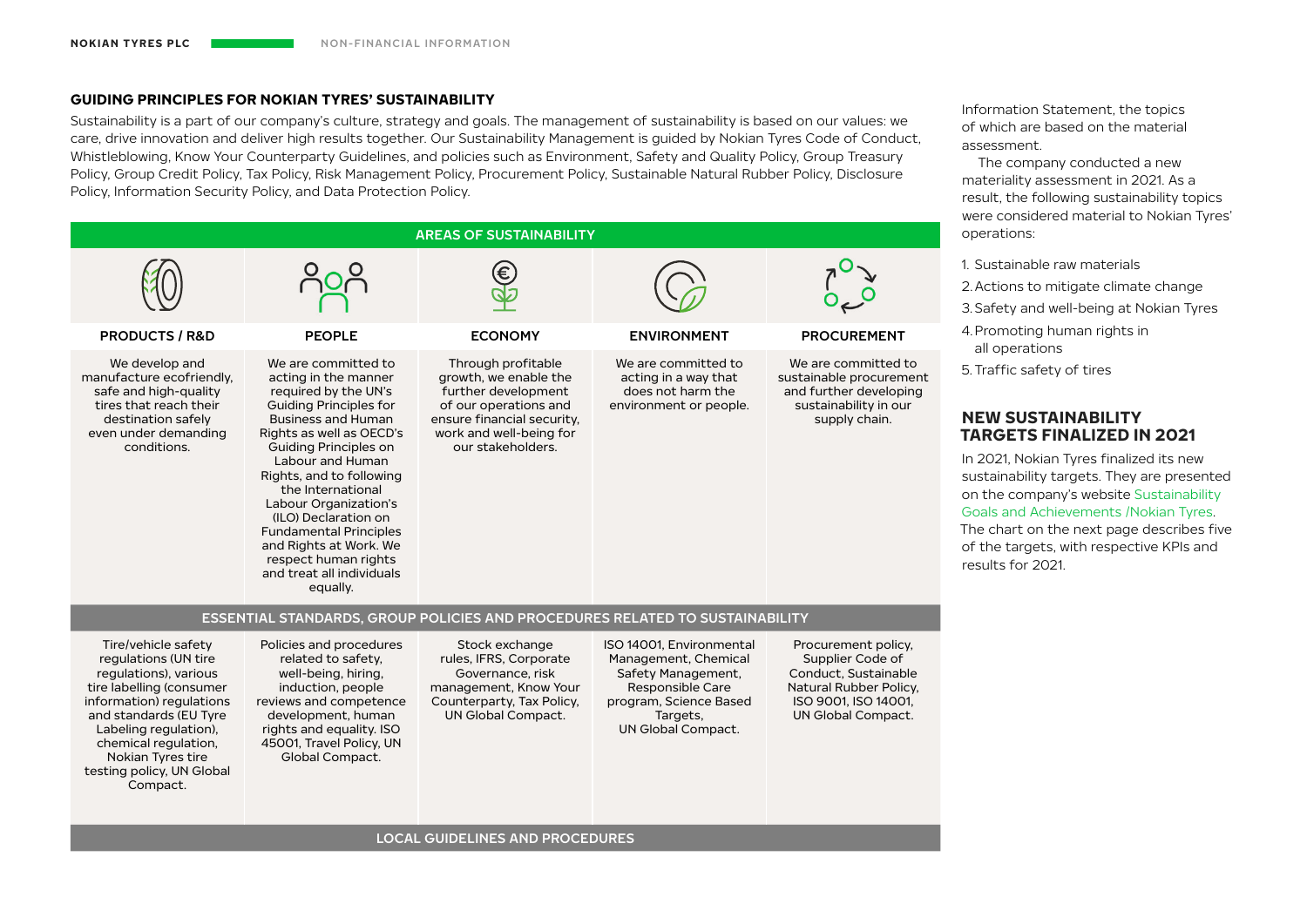| Area                                                                                                        | <b>Target</b>                                                                                                         | <b>KPI</b>                                                                                                         | Progress in 2021                                                            |
|-------------------------------------------------------------------------------------------------------------|-----------------------------------------------------------------------------------------------------------------------|--------------------------------------------------------------------------------------------------------------------|-----------------------------------------------------------------------------|
| Safe and eco-friendly tires:                                                                                | Increase the share of recycled or                                                                                     | Report annual share of                                                                                             | Status in 2021: 25%                                                         |
| increasing the share of                                                                                     | renewable raw materials in tires                                                                                      | sustainable raw materials in                                                                                       |                                                                             |
| sustainable materials in tires                                                                              | to 50% by 2030                                                                                                        | selected tires <sup>1)</sup>                                                                                       |                                                                             |
| <b>Climate:</b> reducing CO <sub>2</sub> emissions<br>in line with our four Science<br><b>Based Targets</b> | Reducing CO <sub>2</sub> emissions from tire<br>production (scope 1+2) by more<br>than 50% by 2030, base year<br>2015 | Report annual improvement                                                                                          | Figures available in the Company<br>Sustainability Report in Spring<br>2022 |
| <b>Safety:</b> securing safer and better                                                                    | Accident frequency LTIF: Decrease                                                                                     | 20% annual improvement in LTIF                                                                                     | Negative development. LTIF                                                  |
| work                                                                                                        | from 8.3 (2018) to 1.5 by 2025                                                                                        | compared to the previous year                                                                                      | increased from 3.7 to 4.1                                                   |
| <b>Human rights: auditing all</b>                                                                           | 100% of significant high-risk                                                                                         | Annual increase in the share of                                                                                    | Status in 2021: 65% audited                                                 |
| significant high-risk suppliers                                                                             | suppliers audited by 2025                                                                                             | audited high-risk suppliers                                                                                        |                                                                             |
| Personnel well-being: developing<br>human rights policies                                                   | Developing human rights policies                                                                                      | Report annual improvement<br>in sentiments about equal<br>opportunities in the personnel<br>survey, base year 2021 | Status in 2021: score on equality<br>was 66 on a scale of $0-100$ $2)$      |

 $<sup>1</sup>$  Scope: Tires in the EU Tyre labeling classification for rolling resistance in A or B class and with ice grip marking</sup>

<sup>2)</sup> Figure does not include Vianor, total results will be confirmed in February

### **NOKIAN TYRES AS A PART OF SOCIETY**

**IMPACTS:** Through sustainable business practices and financial success, Nokian Tyres offers security, work, and well-being for its personnel and contributes to the well-being of local communities.

Nokian Tyres' objective is to create value for its various stakeholders, such as consumers, customers, personnel, and shareholders. Nokian Tyres wants to be a good corporate citizen wherever it operates.

Nokian Tyres' approach to philanthropy mirrors its mission, entrepreneurial and inventive company culture, and sustainable way of doing business. The company does not support any governmental,

political, or religious entities. The company offers resources to projects based on the Nokian Tyres' Sponsoring and Philanthropy Policy, which will be updated in 2022.

In 2021, Nokian Tyres continued to support the traffic safety education for local school children in Nokia, Finland, and donated books for safety education. Vianor supported Save the Children, an international advocate of children's rights.

In the US, the company has donations committees in Dayton, Nashville, and Colchester. In 2021, the Dayton committee gave two college scholarships to high school graduates in order to support educational efforts. In partnership with Powdr Ski Resort, the company also supported One-Tree-Planted, a

non-profit organization, and planted 50k trees.

In Russia, Nokian Tyres donated tires to ambulances in the Moscow and St. Petersburg regions to help hospitals cope with the ongoing pandemic. The company continued Eco Challenge, a campaign for emptying illegal tire landfills.

To support communities in the fight against the spread of the pandemic, the company has organized onsite vaccination clinics in all its factory locations.

# **CLIMATE AND THE ENVIRONMENT**

**IMPACTS:** Actions to mitigate climate change and reduce emissions, ensuring environmental and chemical safety

Environmental and chemical safety and the coordination of sustainability are the responsibility of the Quality and Sustainability department. The company promotes environmental and chemical safety through risk management, continuous improvement of processes, and new investments. When developing activities, the company applies best practices and advanced solutions while taking into account human factors and financial impacts.

The factories in Finland, Russia and the US, as well as the Swedish sales company Nokian Däck AB are certified pursuant to the international ISO 14001 environmental management system standard and the ISO 9001 quality system standard. The company has held IATF 16949 approval for the automotive industry since 2013.

The company has defined its climate-related risks and opportunities according to the recommendations of Task Force on Climate-Related Financial Disclosures (TCFD). In 2021, the risks and opportunities were reassessed.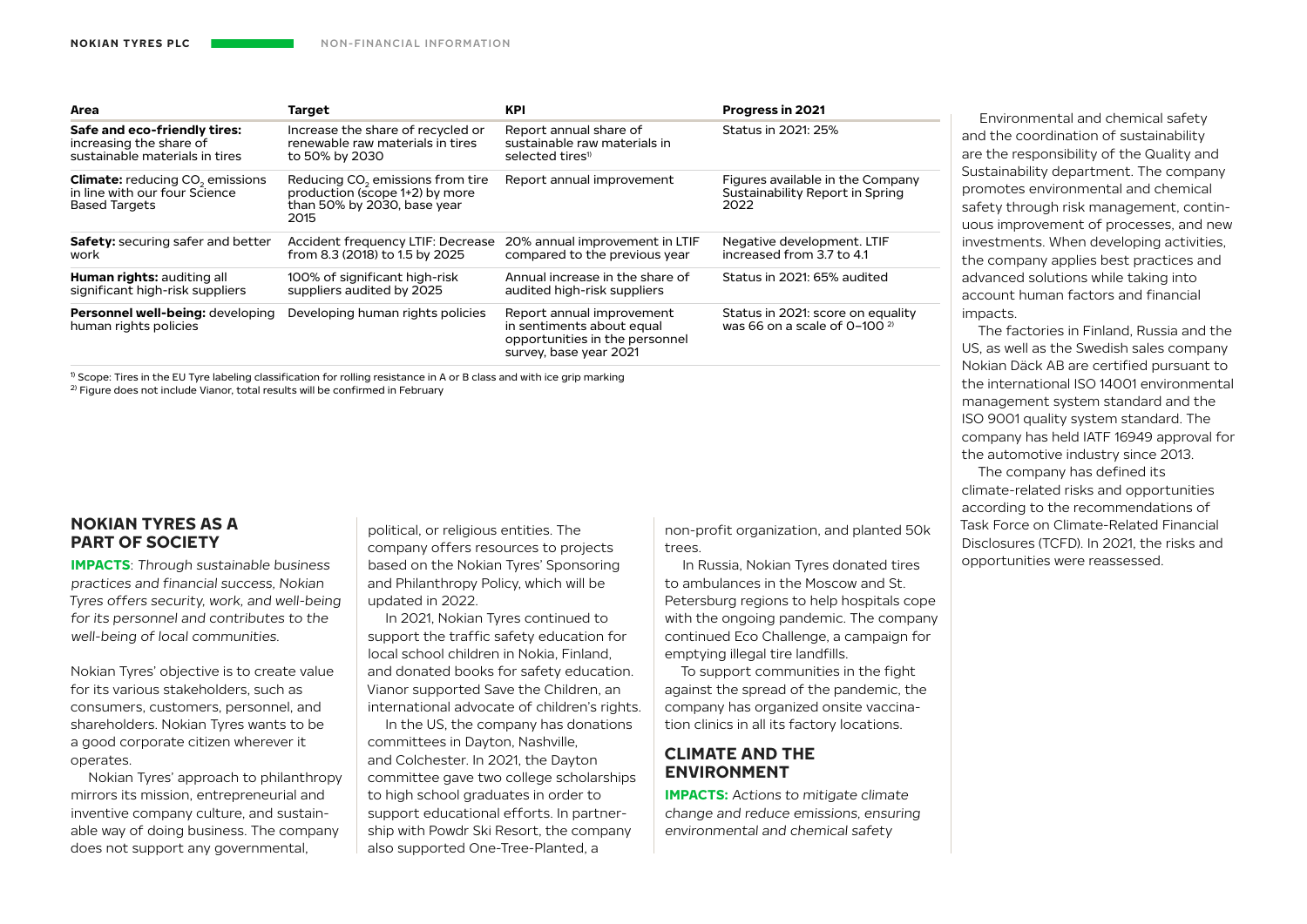# **Climate-related risks**

# **Climate-related opportunities**

| <b>RISK GROUP</b>                                                                           | <b>SUBCATEGORY</b>                                                              | <b>EXAMPLES OF</b><br><b>CONCRETE RISKS</b>                                                                                                                                                                                                                                       | <b>OPPORTUNITY</b><br><b>GROUP</b> | <b>SUBCATEGORY</b>                                                                                   | <b>EXAMPLES OF CONCRETE</b><br><b>OPPORTUNITIES</b>                                               |
|---------------------------------------------------------------------------------------------|---------------------------------------------------------------------------------|-----------------------------------------------------------------------------------------------------------------------------------------------------------------------------------------------------------------------------------------------------------------------------------|------------------------------------|------------------------------------------------------------------------------------------------------|---------------------------------------------------------------------------------------------------|
| Regulatory<br>Emerging regulation                                                           |                                                                                 | Deforestation-related regulation,<br>mostly concerning natural rubber.                                                                                                                                                                                                            | Innovation                         | Raw materials                                                                                        | Innovations with renewable<br>materials.                                                          |
|                                                                                             |                                                                                 | Green regulation on aviation and<br>maritime fuels can significantly<br>increase costs of logistics.                                                                                                                                                                              |                                    | Recycling                                                                                            | Recycling system of tires still<br>missing in many countries,<br>Scandinavian system can be used  |
|                                                                                             | Further green labeling                                                          | Additional taxes and duties e.g.<br>EU's CBAM for fossil raw materials                                                                                                                                                                                                            |                                    |                                                                                                      | as an example.                                                                                    |
|                                                                                             |                                                                                 | can increase prices.                                                                                                                                                                                                                                                              |                                    | Climate-friendly technology                                                                          | Lower rolling resistance.                                                                         |
|                                                                                             | Stricter expectations to oversight                                              |                                                                                                                                                                                                                                                                                   |                                    | Energy-efficient production                                                                          | Modern machinery used in Nokian<br>Tyres' factories.                                              |
| Physical                                                                                    | Extreme weather events                                                          | Disruptions in logistics.                                                                                                                                                                                                                                                         | Product range                      | Competitive advantage                                                                                | Nokian Tyres designs and<br>manufactures tires for challenging<br>conditions. Typically, electric |
|                                                                                             | <b>Extreme temperatures</b>                                                     | Contamination of raw materials.                                                                                                                                                                                                                                                   |                                    |                                                                                                      |                                                                                                   |
| Climate-related demands for new<br>Technological<br>tire technology<br>Materials technology | A+ rolling resistance tires required<br>for EVs.<br>150 km/h max speed for EU - |                                                                                                                                                                                                                                                                                   |                                    | vehicles have larger and more<br>expensive tires. Ensuring good<br>offering in this product segment. |                                                                                                   |
|                                                                                             |                                                                                 | demand for UHP (Ultra High<br>Performance) tires fall.                                                                                                                                                                                                                            | tires                              | EU further labeling for sustainable                                                                  | Existing focus on sustainable<br>natural rubber and developing wear                               |
|                                                                                             |                                                                                 | Requirements for non-renewable<br>material replacements.                                                                                                                                                                                                                          |                                    |                                                                                                      | resistance.                                                                                       |
| Market changes<br>Market and<br>reputation                                                  | Shift from car ownership to                                                     |                                                                                                                                                                                                                                                                                   | Industrial (heavy) tires           | We have existing expertise to<br>provide climate-friendly solutions.                                 |                                                                                                   |
|                                                                                             |                                                                                 | mobility-as-a-service i.e. changing<br>Engagement<br>customer base.<br>Green energy prices will go up due<br>to strong demand.<br>Availability of renewable and<br>recycled raw materials can limit<br>Regulatory<br>plans for sustainability.<br>Increased demand for year-round |                                    | Consumers                                                                                            |                                                                                                   |
|                                                                                             |                                                                                 |                                                                                                                                                                                                                                                                                   |                                    | Policy makers                                                                                        | Increased preparedness for new<br>regulations or incentives.                                      |
|                                                                                             |                                                                                 |                                                                                                                                                                                                                                                                                   |                                    | Shareholders/stakeholders                                                                            |                                                                                                   |
|                                                                                             |                                                                                 |                                                                                                                                                                                                                                                                                   | Renewable Energy Directive         | More renewable energy available in<br>EU, prices can decrease.                                       |                                                                                                   |
|                                                                                             | Reputational risk                                                               | tires and less winter tires.<br>Deforestation scandals (natural                                                                                                                                                                                                                   |                                    | Green legislation                                                                                    | Global carbon tax or similar would<br>improve NT's competitive position.                          |
|                                                                                             | rubber).                                                                        |                                                                                                                                                                                                                                                                                   |                                    |                                                                                                      |                                                                                                   |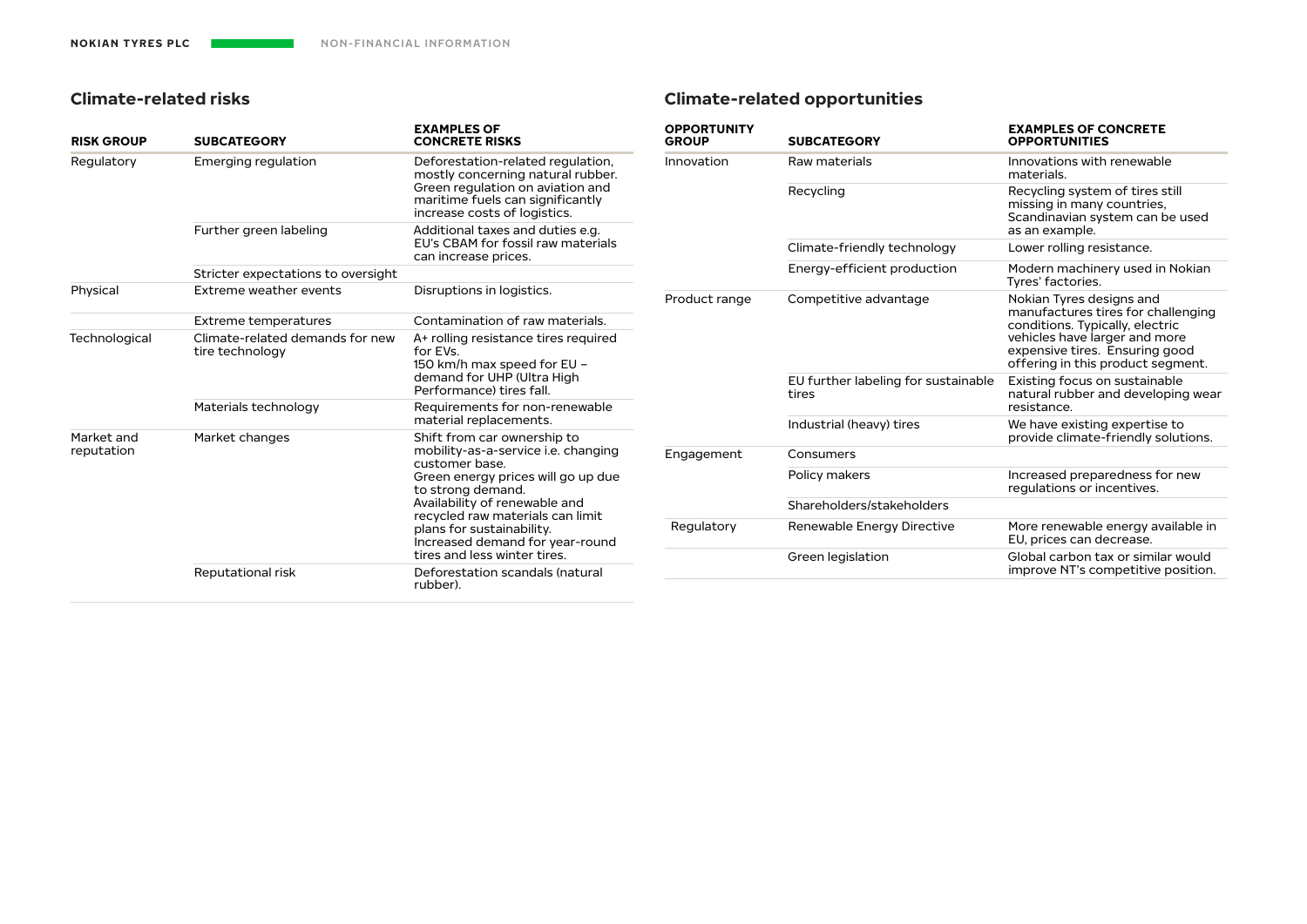In 2020, the company was the first in tire industry to receive approval for its targets for reducing greenhouse gas emissions from the Science-Based Targets initiative. The work to reduce the GHG emissions is followed and supported by the Nokian Tyres Greenhouse Gas Reduction Steering Group, which started operating at the beginning of 2021. The GHG Steering Group convenes four times a year.

The company is a shareholder in Suomen Rengaskierrätys Oy, which centrally manages the collection and reuse of used tires in Finland. In Finland, nearly 100% of decommissioned tires are recycled, and in Europe, the degree of recycling is approximately 95%. Together with some other major tire manufacturers, Nokian Tyres has established the Eco Tire Association in Russia. In 2021, Nokian Tyres continued to empty illegal tire landfills in Russia in the "Eco Challenge" together with the EcoShinSoyuz (EcoTyresUnion). With the project, Nokian Tyres wants to increase public awareness of tire disposal as the recycling rate in Russia is still low.

Unfortunately, the VOC emissions (volatile organic compounds, or solvents) of the Nokian Tyres' factory in Finland are still above the maximum allowed level. Evaluation of further measures to solve the problem has been started. In Finland, Nokian Tyres received one environmental complaint in 2021 concerning noise at the Finnish factory. The company was also contacted concerning odor and noise emissions from local residents in Sastamala, Finland, where our retreading unit is located. The complaints were investigated, and actions implemented.

The company received no environmental complaints from the US or Russia.

In 2021, Nokian Tyres received one environmental fine for instances of non-compliance with laws and regulations at the US factory. Due to the lack of regular pressure monitoring in mixing department for three months the company was fined 3,000 USD.

Special attention has been paid to improvements in energy efficiency, as well as chemical safety and sustainability work across different fields of business.

At the production facilities, emphasis remained on reusing waste. In 2021, 100% of factory waste in Finland and Russia, and 99.5% in the US was sent to reutilization.

#### **Utilization degree of waste**

|                 |       | 2019 2020 2021 |           |
|-----------------|-------|----------------|-----------|
| Finnish factory |       | 100% 100% 100% |           |
| Russian factory | 90%   |                | 99% 100%  |
| US factory      | $-$ * |                | 99% 99.5% |
|                 |       |                |           |

\* US factory started operating in 2020.

#### **EU Taxonomy**

The EU's new Taxonomy Regulation is designed to support the transformation of the EU economy to meet its European Green Deal objectives, including the 2050 climate-neutrality target. At the core of the Taxonomy Regulation is the definition of a sustainable economic activity. This definition is based on two criteria. An activity must:

• Contribute to at least one of six environmental objectives listed in the Taxonomy; and

• Do no significant harm to any of the other objectives, while respecting basic human rights and labor standards.

The new Taxonomy regulation has now entered partly in force. It classifies economic activities, which can be potentially aligned with EU's environmental targets. There are six environmental targets in the EU Taxonomy, two of which are now regulated: Climate Change Mitigation and Climate Change Adaptation.

Tire industry is included in the economic activity group Manufacture of other low carbon technologies in the EU Taxonomy's technical screening criteria. After investigating and consulting on EU Taxonomy's technical screening criteria, following conclusions about Nokian Tyres' economic activities have been made:

• Car and van tires with low rolling resistance ratings which are manufactured by Nokian Tyres have substantially lower life-cycle carbon footprint than corresponding average tires. This is a combined result of low use phase emissions and industry's best-in-class manufacturing emissions.

• At this stage, we will exclude all heavy professional tires as there is no solid comparison data available of use phase CO<sub>2</sub> emissions for heavy professional tires.

Manufacture of car and van tires with low life-cycle greenhouse gas emissions represented 35% of Nokian Tyres' total net sales in 2021. Based on our assessment, these economic activities are eligible for the EU Taxonomy criteria. Share of Opex within the scope of EU Taxonomy was 31% and share of Capex within the scope of EU Taxonomy was 26%.

It has to be noted that the Taxonomy reporting scope and criteria may change in coming years as this is the first reporting round, and therefore also the figures may not be comparable between the reporting periods.

**Proportion** 

| <b>KPI</b>               | <b>Total (EUR million)</b> | <b>Proportion of</b><br><b>Taxonomy eligible</b><br>economic activities | <b>FIVIUI</b> LIVII<br>of Taxonomy<br>non-eligible<br>economic activities |
|--------------------------|----------------------------|-------------------------------------------------------------------------|---------------------------------------------------------------------------|
| Net sales                | 1.714                      | 35%                                                                     | 65%                                                                       |
| Capital expenditure      | 120                        | 26%                                                                     | 74%                                                                       |
| Operating expenditure 40 |                            | 31%                                                                     | 69%                                                                       |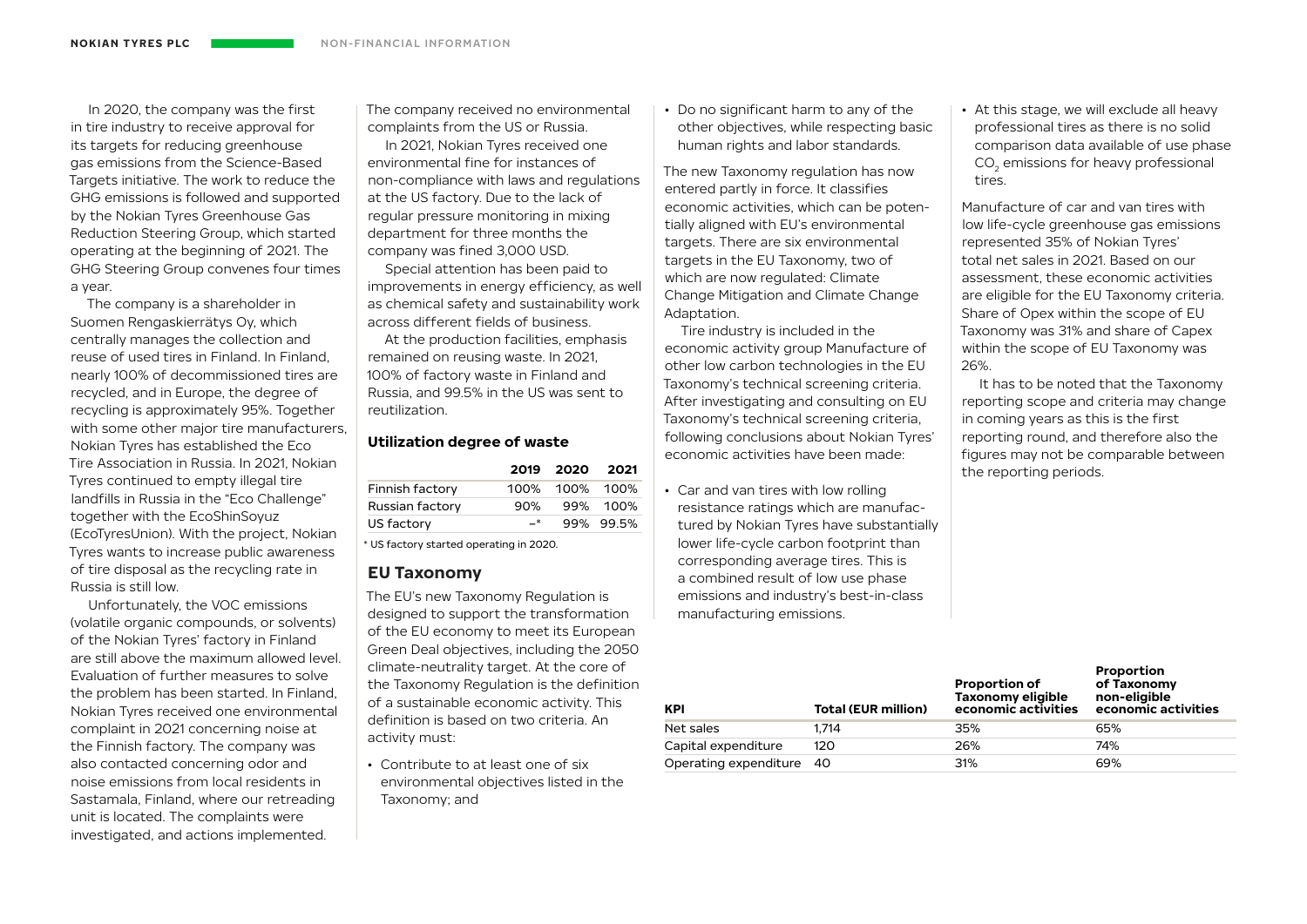#### **Nokian Tyres' approach to calculate the eligibility for the EU Taxonomy**

#### **Net sales**

- **A:** Amount of eligible net sales coming from car and van tires having EU Tyre labeling grade A, B or C in rolling resistance.
- Heavy tires will be excluded as there is no solid data (or public benchmark) available for use phase CO<sub>2</sub> emissions.
- **B:** Total amount of net sales
- **C:** Share of net sales within the scope of EU Taxonomy
- $\cdot$  **C** = A/B %

# **Capex & Opex**

- **D:** Eligible passenger car tires production companies' Opex: Research and Development and real estate expenses deducted by depreciation & amortization
- **E:** Group Opex: Research and Development and real estate expenses deducted by depreciation & amortization
- **F:** Share of Opex within the scope of EU Taxonomy
- **F = C\*D/E** %
- Justification: represents share of Opex used for producing low rolling resistance car and van tires with reasonable accuracy.
- **G:** Eligible passenger car tires production companies' tangible Capex
- **H:** Group Capex including tangible and intangible investments
- **I:** Share of Capex within the scope of EU Taxonomy

# $\cdot$  **I** = C\*G/H %

- Justification: represents share of Capex used for production readiness for low rolling resistance car and van tires with reasonable accuracy.
- Remark: handpicking and assessing each investment's relation to EU Taxonomy separately is regarded not to give much additional accuracy.

# **PEOPLE**

**IMPACTS:** Safety and well-being of personnel

The company's principles in all operations are fair treatment and respect of human rights when collaborating with its personnel or other stakeholders. This principle of equality and non-discrimination is an essential part of the company's operations, and the management of diversity is based on the concept of equality and equal prerequisites for work.

People Review discussions with all employees focus on managing performance and employee´s personal development. Internal job rotation, on-the-job learning, and other learning solutions have a key role in supporting personnel development. In 2021, a total of 96.3% of Nokian Tyres' personnel took part in a People Review (93.0% in 2020).

In 2021, Nokian Tyres conducted a personnel survey Drive! to measure well-being, equality, inclusion and engagement inside the organization. In the company wide survey, 89% of employees gave positive or neutral responses to a question about the overall feeling at the moment (86% in a pulse survey conducted in 2020). To a question concerning equality, we

received a score of 66 on a scale of 0-100 (Vianor not included as their survey results are available in February), which is 6 points below the global benchmark. After assessing the results of the survey, improving equality was made a priority in our sustainability work and our aim is to continuously improve the score. This equality KPI is being followed annually.

Nokian Tyres' commitment and ongoing efforts related to data protection continued throughout the year. In particular, Nokian Tyres Data Protection Policy was updated, and the Data Protection eLearning content renewed. The renewed eLearning course will be made available for all Nokian Tyres employees during 2022.

# **Safety work continues**

Nokian Tyres' goal is to promote occupational health and minimize the number of occupational accidents. Occupational health and safety are an integral part of the company's daily management and operations.

Safety is Nokian Tyres' first priority, both on the road and in production. The company's goal for 2021 was to reduce the number of workplace injuries by 20% compared to the previous year. Unfortunately, this goal was not met, and the group wide accident rate (LTIF) increased by 11% to 4.1 (3.7 in 2020). At the same time, the Nokian Heavy Tyres celebrated two years without accidents leading to absences in January 2022. Work to improve safety continues by minimizing the possibilities for human errors.

### **Lost-time injury frequency (LTIF)**

| 2017                     | - 2018 - |     | 2019 2020       | - 2021 |
|--------------------------|----------|-----|-----------------|--------|
| $\overline{\phantom{a}}$ | 83       | . . | $\overline{37}$ |        |

# **PRODUCTS**

**IMPACTS:** Continuous improvement of traffic safety of tires and the sustainability of raw materials in tires

Nokian Tyres' R&D is constantly developing new ways of replacing fossil-based raw materials with recycled or renewable materials to enable more sustainable tire manufacturing. In January 2022, the company published a concept tire that was made 93% of either recycled or renewable raw materials. Nokian Tyres aims to increase the share of recycled or renewable raw materials in its tires to 50% by 2030.

# **Rolling resistance**

Carbon dioxide, CO<sub>2</sub>, is the most significant greenhouse gas generated by traffic. The higher the rolling resistance of a tire is, the higher the fuel consumption and CO<sub>2</sub> emissions will be. By 2020, the company had reduced the rolling resistance of its product range by 8.5% in average compared to the 2013 baseline and exceeded the target set for 2020. This reduction target is no longer followed as the company set new sustainability targets for 2025.

In 2021, Nokian Tyres set a new goal for developing the rolling resistance of its tires: By 2025, the company aims to have at least 60 tires in the best rolling resistance A class of EU Tyre labeling system. In 2022, the company aims to add 10 new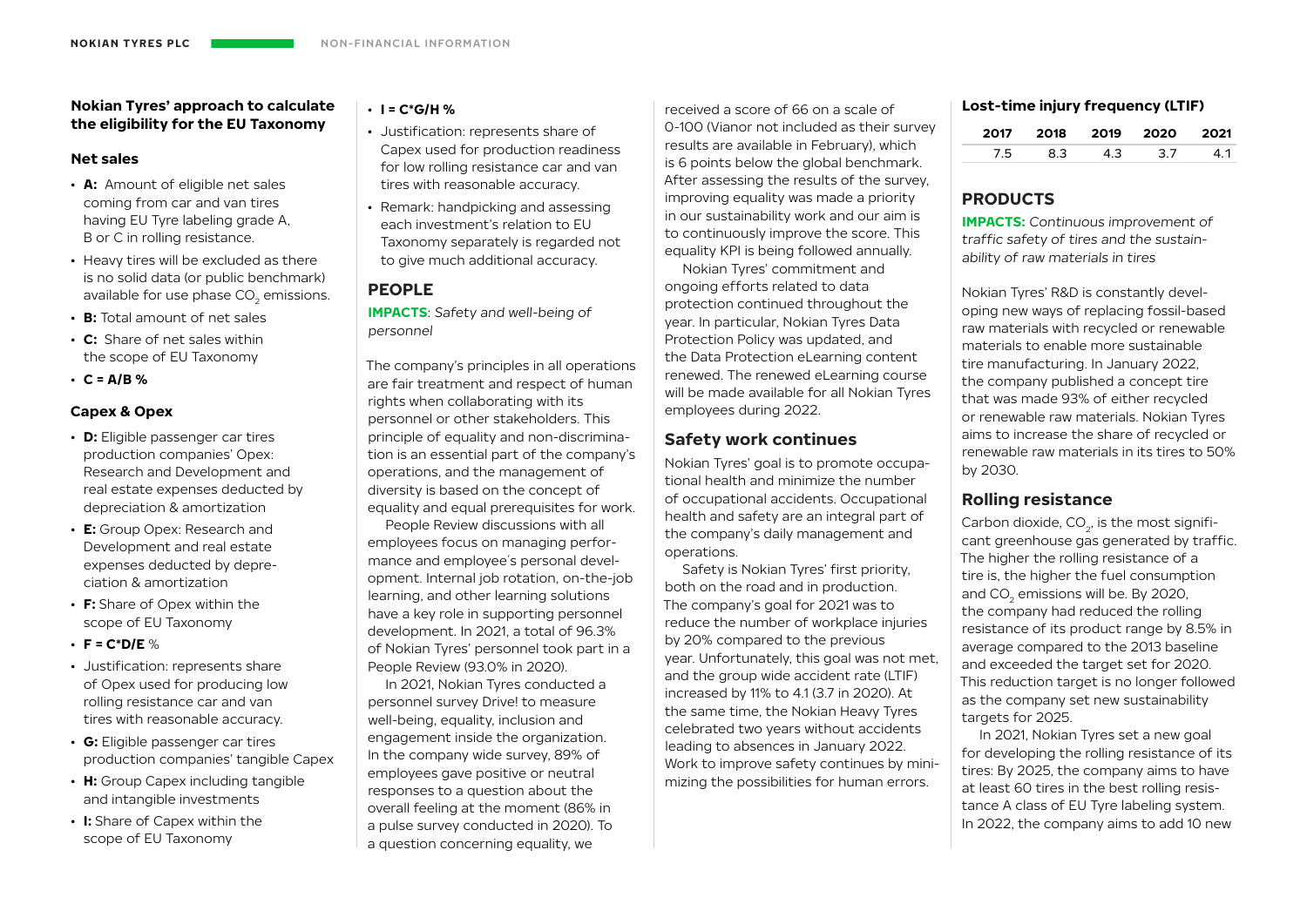tires to the best rolling resistance A class in EU Tyre labeling.

#### **Nokian Tyres products in the rolling resistance A class \***

| <b>Status</b> in | <b>Goal for</b> | <b>Goal for</b> |
|------------------|-----------------|-----------------|
| 2021             | 2022            | 2025            |
| 14               | 24              | റെ              |

\* Tires included in the EU Tyre labeling

### **Developing wet grip and ice grip**

Nokian Tyres participates actively in developing the EU Tyre labeling test method standards, such as wet grip and ice grip. Wet grip is a critical safety feature of a tire as it relates to how quickly a tire can stop on wet roads. The EU Tyre labeling rates the wet grip of tires from A to E: A being the shortest braking distances in the wet, E being the longest braking distance.

Wet grip is one of Nokian Tyres' R&D's continuous development targets. This is aligned with one of our material topics: traffic safety of tires. Nokian Tyres' goal for 2025 is to include 100% of the company's premium tires in the best wet grip A or B class in the EU Tyre labeling. We will report the progress annually.

#### **Percentage of selected tires\* in wet grip class A or B**

| <b>Status in 2021</b> | Goal for 2025 |
|-----------------------|---------------|
| 89%                   | 100%          |

\* Selected scope: Tires in price category A and included in the EU Tyre labeling, the latest generation. Does not include Nordic winter tires.

As a Scandinavian tire designer and manufacturer, the safety of winter tires is one of our top priorities in traffic safety of tires. As of May 2021, the EU Tyre

labeling includes a new label for snow grip marking as well as ice grip marking. A tire that is approved for severe snow conditions has the snow grip marking, and a tire that passes the international ice grip test method has the ice grip marking on their label. Our new goal for the winter tire safety performance level is that 100% of Nordic Hakkapeliitta winter car and SUV tires fulfill the new 2021 EU ice grip criteria. In 2021, 99.5% fulfilled the criteria.

## **SUPPLY CHAIN**

**IMPACTS:** Sustainable natural rubber procurement, climate change mitigation in supply chain

Natural rubber is one of the main ingredients of tires. Cooperation with the industry and other stakeholders is vital in improving the conditions of the employees working in the natural rubber industry and the state of the environment. The tire industry has made a joint effort to move towards sustainable natural rubber, including labor rights. Nokian Tyres is a member of the Global Platform for Sustainable Natural Rubber (GPSNR), which is a platform established by WWF, several other nonprofit organizations, rubber traders and processors, and large tire manufacturers.

In September 2021, Nokian Tyres adopted a sustainable natural rubber policy that is fully aligned with the policy framework of the GPSNR. The company's sustainability in natural rubber is now developed through the framework of this policy. In 2021, the sustainability audits in natural rubber processing plants continued after being paused due to the start of the pandemic.

In 2021, the company also updated its Supplier Code of Conduct. The updated Supplier Code of Conduct includes new topics, such as local communities and surrounding societies, emergency preparedness and prevention, conflict minerals, fair competition, and traceability.

As part of the Nokian Tyres Science Based Targets for reducing CO<sub>2</sub> emissions, a new KPI for the supply chain was created. During 2022, at least 40 raw material and 20 transport suppliers are expected to provide Nokian Tyres with a CO<sub>2</sub> emission reduction plan. The action is focused on the biggest emission sources.